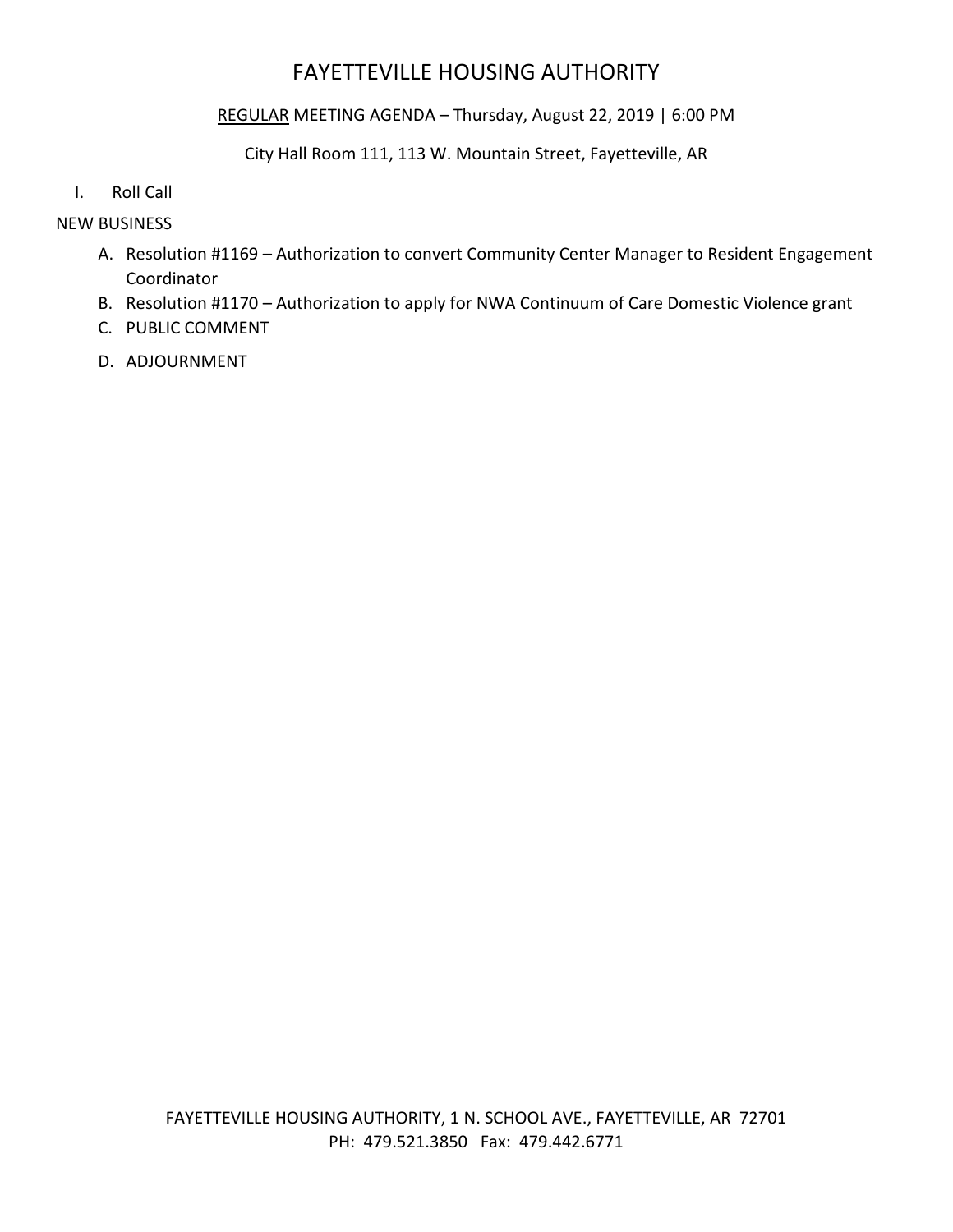#### RESOLUTION NO. 1169

## RESOLUTION TO CONVERT COMMUNITY CENTER MANAGER TO RESIDENT ENGAGEMENT COORDINATOR

WHEREAS, Fayetteville Housing Authority strategic planning set a direction to encourage homeownership,

WHEREAS, current Voucher Program employees are focused on executing well on administering existing rental assistance programs,

WHEREAS, the Community Center Manager provides guidance to existing public housing clients primarily at Hillcrest Towers, with existing plans to do outreach at other properties,

WHEREAS, the Community Center Manager is currently funded solely from Public Housing and the overhead would be more easily shared across Project Based Rental Assistance and Voucher Program,

WHEREAS, adding 8 hours per week to the existing 32 hours per week would allow the Community Center Manager to become a Resident Engagement Coordinator across all clients and programs,

WHEREAS, this would not cause any increase in benefits because the position already pays full time benefits,

NOW THEREFORE BE IT RESOLVED BY THE BOARD OF COMMISSIONERS OF THE FAYETTEVILLE HOUSING AUTHORITY THAT resolution 1169 authorizes converting the Community Center Manager position to a Resident Engagement Coordinator pursuant to the attached job description.

\_\_\_\_\_\_\_\_\_\_\_\_\_\_\_\_\_\_\_\_\_\_\_\_\_\_\_\_\_\_ \_\_\_\_\_\_\_\_\_\_\_\_\_\_\_\_\_\_\_\_\_\_\_\_\_\_\_\_\_\_\_\_\_

PASSED AND APPROVED THIS DAY OF AUGUST, 2019.

ATTEST: THE HOUSING AUTHORITY OF THE CITY OF FAYETTEVILLE, ARKANSAS

SECRETARY CHAIRPERSON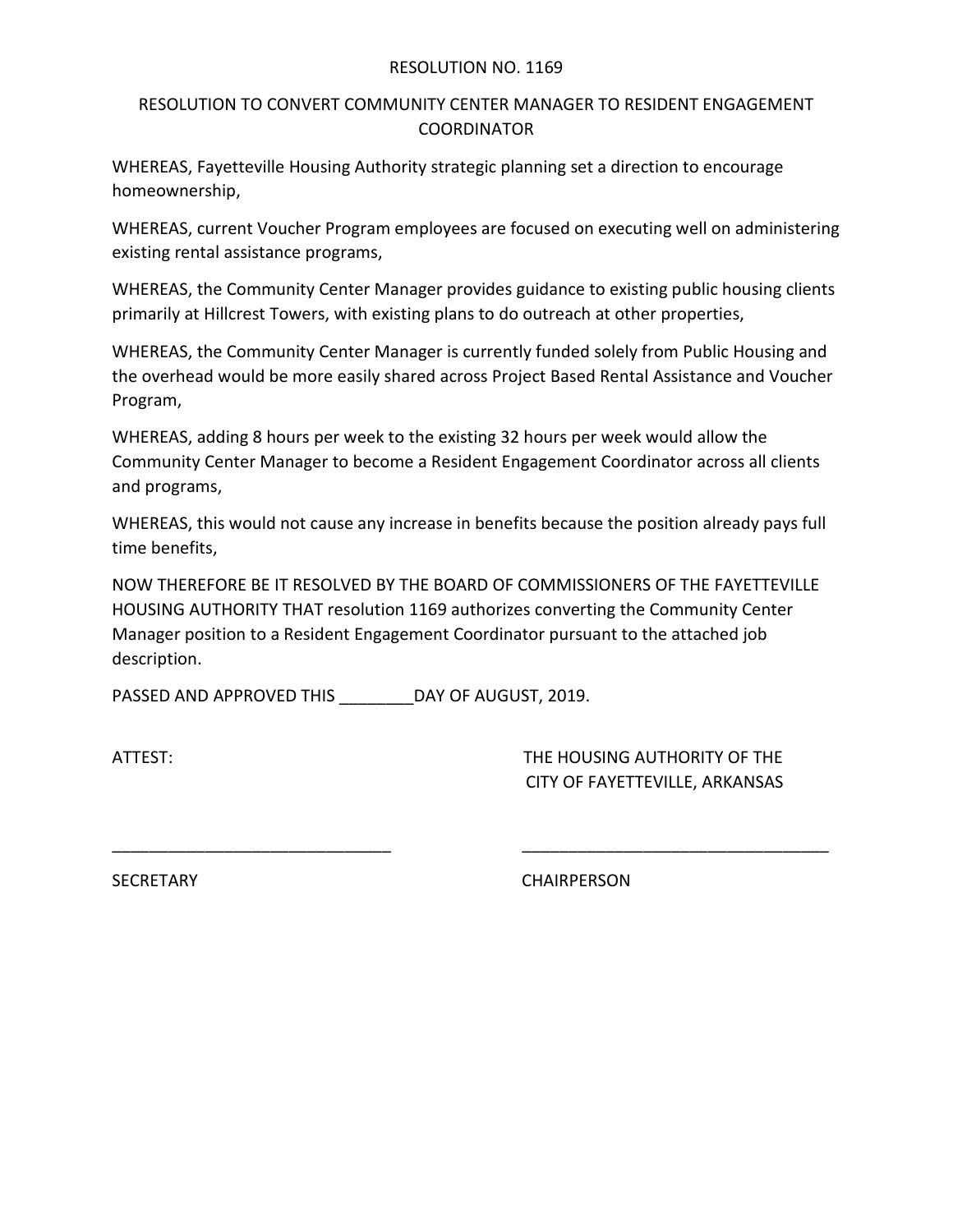# **Reports to:** Property Manager

# **ESSENTIAL DUTIES AND RESPONSIBILITIES**

Strong organizational skills, attention to detail, ability to negotiate peaceful compromise in stressful situations are essential qualities.

- Plan, direct, coordinate and implement a wide range of activities tailored to meet the specific needs and interests of the individuals living in FHA Housing;
- Serve as primary contact for Meals on Wheels, Seeds that Feed, USDA (Commodities) and other resources provided to residents;
- Promote respectful community atmosphere for all residents, staff, and community members;
- Design program that address the social, physical and emotional needs of the senior population; the programs include various in-house activities as well as sub-contracted services geared toward enhancing their quality of life;
- Assist in the preparation of budget estimates for the senior citizen program;
- Compile and submits monthly reports to immediate supervisor for review;
- Coordinate and directs special events and fund-raising activities to attract residents and stimulate interest;
- Solicit informational and educational materials to promote public awareness and participation in sponsored services;
- Provide guidance and, where necessary, assistance in applying for a wide variety of mainstream resources involving FHA residents (i.e. housing, social security, Medicare, welfare, food stamps, or similar programs);
- Organize and direct volunteer participation by the residents of Hillcrest Towers and/or the community;
- Maintain direct contact with Local, County, State, and Nationwide agencies that provide information and services to the senior population of Hillcrest Towers and other properties;
- Establish and maintain liaison with local and county officials, community leaders and groups to obtain their cooperation and support of programs and services and coordinates these services with other community agencies, as needed, especially shuttle driver;
- Design publications and monthly calendar to keep participants informed of events and/or changes in the community;
- Decorate the common areas of Hillcrest Towers for special events and holidays;
- Coordinate with resident council at Hillcrest Towers; work to create PHA-wide Resident Advisory Board including Voucher program clients and all Housing program residents
- Uses computer applications or other automated systems such as spreadsheets, word processing, calendar, e-mail, and database software in performing work assignments.
- Coordinate all aspects of relocation during renovation of Hillcrest Towers

HOME OWNERSHIP/ECONOMIC DEVELOPMENT OUTREACH (average 8 hours per week)

- Work with Housing and Voucher team to identify clients that may be eligible for community resources (e.g. job training, etc.)
- Assist clients getting connected to homeownership preparation (e.g. credit counseling, etc.)
- Conducts and assists in the planning of orientations for potential program applicants